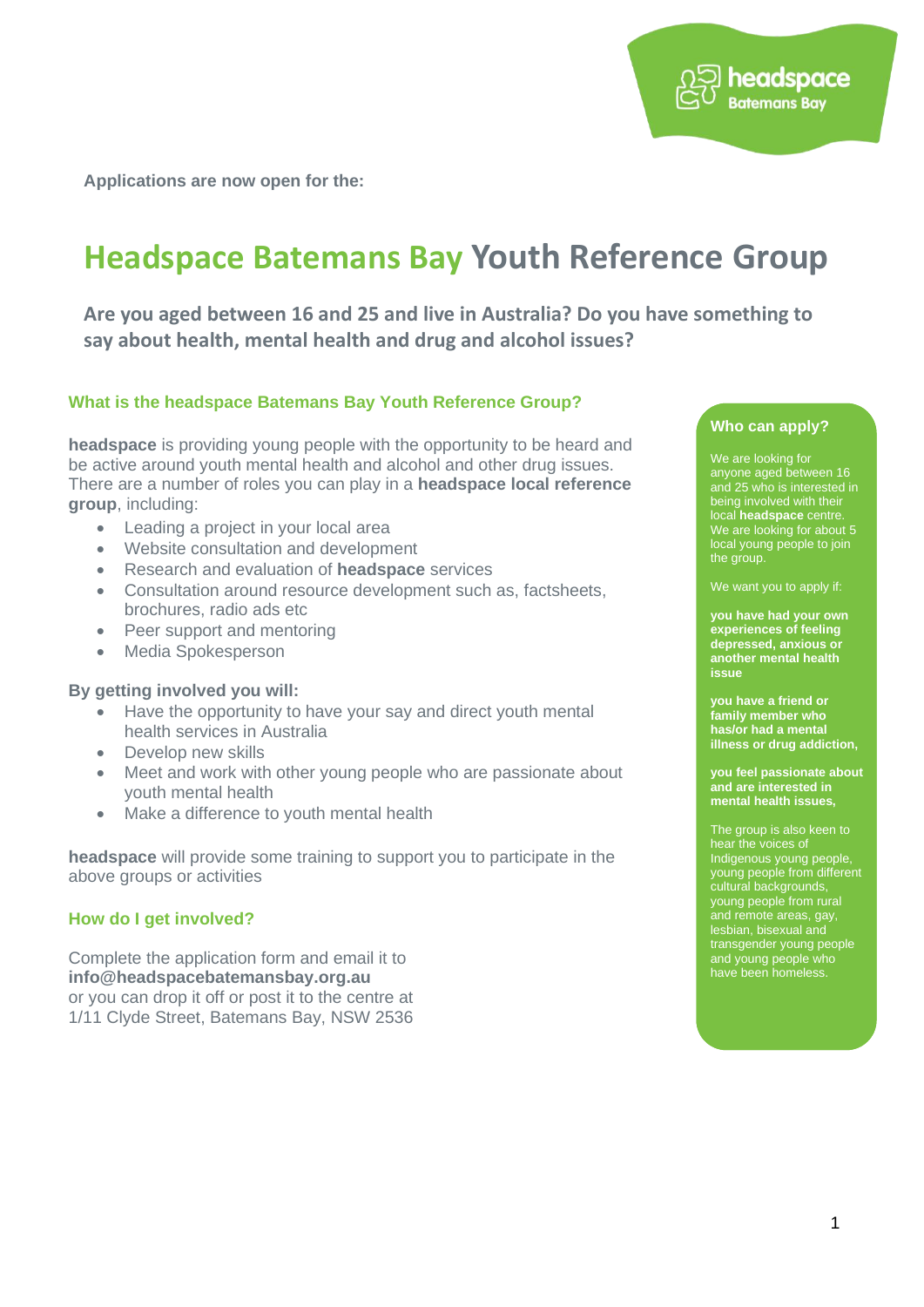

### **Headspace Batemans Bay**

# **Youth Reference Group application form**

|                      | <b>Personal Details</b> |  |
|----------------------|-------------------------|--|
| <b>Name</b>          |                         |  |
| <b>Phone</b>         |                         |  |
| <b>Email</b>         |                         |  |
| <b>Address</b>       |                         |  |
|                      |                         |  |
|                      |                         |  |
| <b>Date of Birth</b> |                         |  |
| <b>Sex</b>           |                         |  |
|                      |                         |  |

| What languages do you speak at<br>home?                                               |  |
|---------------------------------------------------------------------------------------|--|
| Where were you born?                                                                  |  |
| Are you Aboriginal or Torres Strait<br>Islander?                                      |  |
| Are you from a rural or remote area?                                                  |  |
| Do you have a family member with a<br>mental illness?                                 |  |
| Do you identify as having/had a mental<br>illness?                                    |  |
| Is this something that you would be<br>happy (and feel comfortable) talking<br>about? |  |